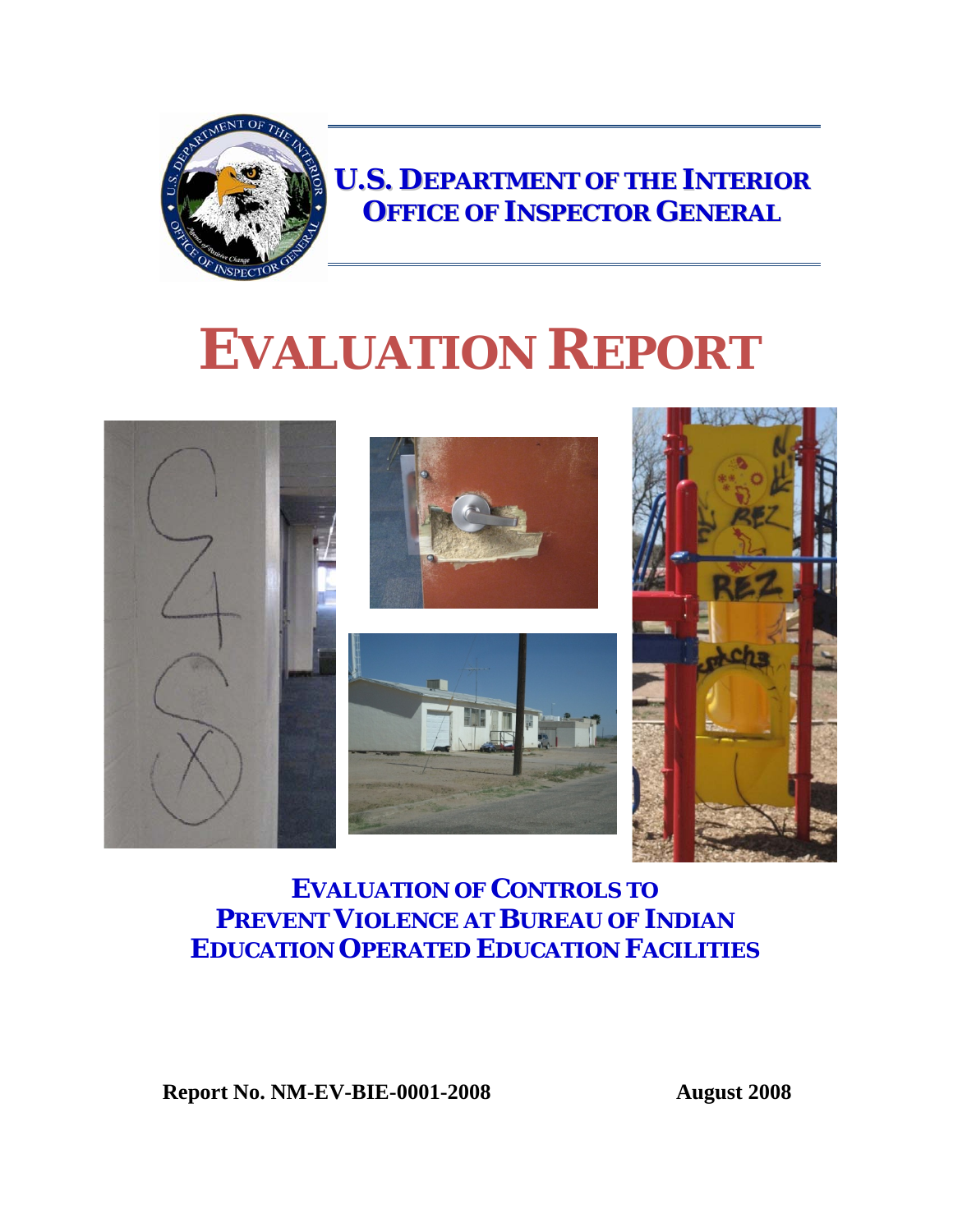

United States Department of the Interior

OFFICE OF INSPECTOR GENERAL Washington, DC 20240

AUG  $-1$  2008

#### Memorandum

To: George T. Skibine Acting Assistant Secretary, Indian Affairs

Earl E. Devaney

**Inspector General** 

From:

Subject:

Evaluation Report - Evaluation of Controls to Prevent Violence at Bureau of **Indian Education Operated Education Facilities (Report No. NM-EV-BIE-0001-**2008)

Fotopdall

This memorandum transmits our report detailing the results of our evaluation of Controls to Prevent Violence at Bureau of Indian Education (BIE) Operated Education Facilities. Considering the amount of school violence reported in the news, we wanted to ensure that BIE was taking necessary precautions to protect Indian children at BIE operated education facilities.

We found that education facilities are unprotected and underserved. As a result, BIE is dangerously unprepared to prevent violence and ensure the safety of students and staff.

The report contains three recommendations which, if implemented, will improve controls to prevent school violence and be a catalyst for additional actions that will help to ensure the safety of students and staff at BIE operated education facilities. We would appreciate being kept apprised of the actions the Department takes on our recommendations as we will track the status of their implementation. Please have a written response forwarded to this office within 30 days, identifying plans to address the findings and recommendations cited in this report.

Should you have any questions about this report, please do not hesitate to contact me at  $(202)$  208-5745.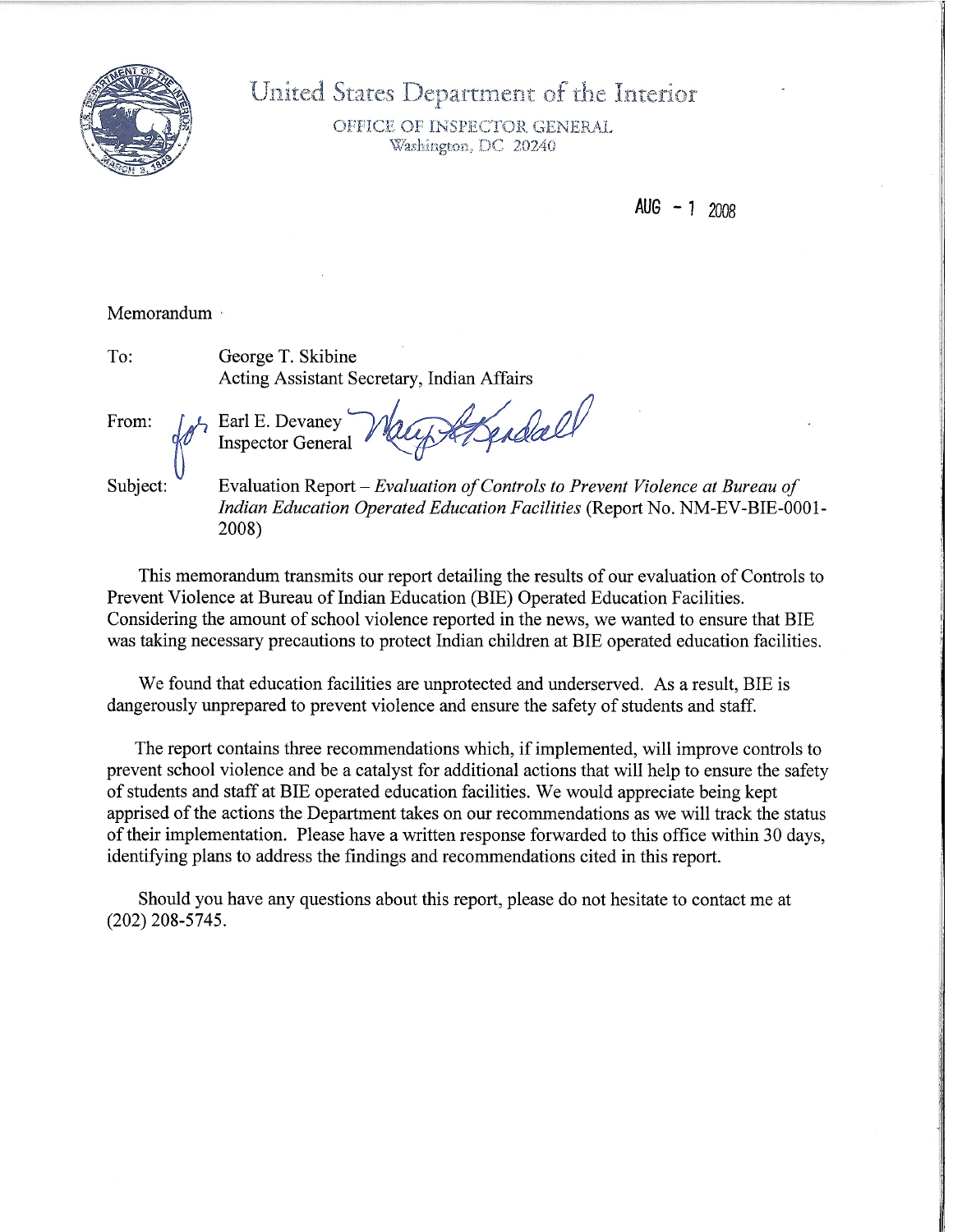## **TABLE OF CONTENTS**

| 5. Review of Six Major Components of Emergency Preparedness Plans at Nine |  |
|---------------------------------------------------------------------------|--|
|                                                                           |  |
|                                                                           |  |
|                                                                           |  |

### **ABBREVIATIONS**

| <b>BIE</b> | Bureau of Indian Education                 |
|------------|--------------------------------------------|
| <b>DPA</b> | Division of Performance and Accountability |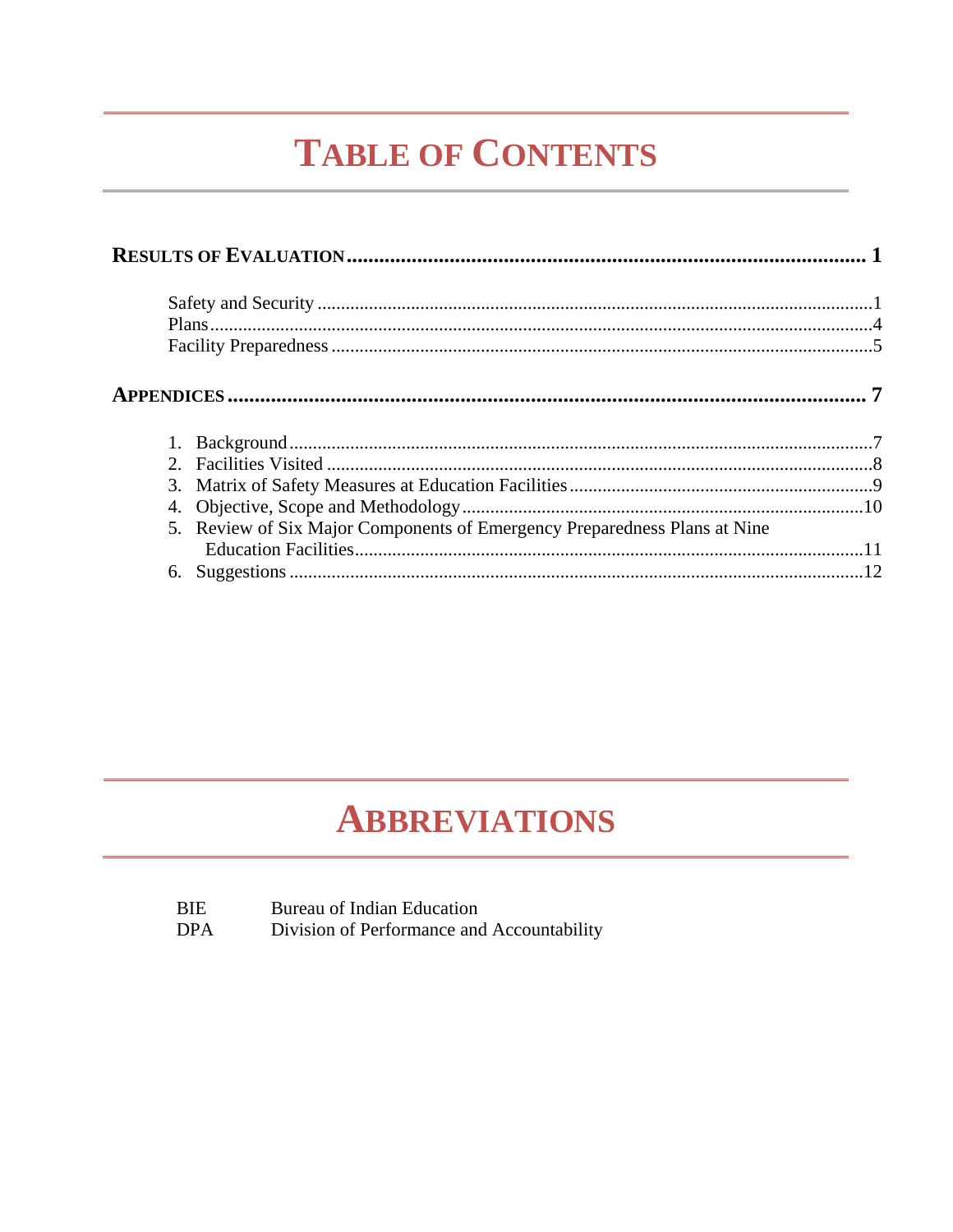## **RESULTS OF EVALUATION**

 During the 2005/2006 school year, 78 percent of public schools nationwide experienced one or more violent incidents of crime, including rape, sexual battery, and physical attacks. In a 2000 report regarding BIE operated schools, 37 percent of students reported carrying a gun to school during the past month.<sup>1</sup> In light of these statistics, BIE is dangerously unprepared to prevent violence and ensure the safety of students and staff at BIE operated education facilities.

 We visited nine BIE operated education facilities (*see Appendix 2*) and compared safety measures in place against 18 critical mainstream measures (*see Appendix 3*) 2 and found that:

- $\triangleright$  Critical safety measures were absent at all BIE education facilities visited. At more than half of the education facilities visited, we walked around campuses unchallenged by staff and/or entered classroom buildings through unsecured exterior doors. While several facilities had security cameras, they were not monitored. Additionally, several facilities did not have central alarm systems or intercoms to warn students and staff of emergency situations.
- <sup>¾</sup> None of the education facilities visited had adequate emergency preparedness plans to deal with violent incidents such as bomb threats, shootings, fights, and hostage situations. Plans did not adequately address emergency and/or all-clear procedures, evacuation meeting locations, staff responsibilities, or how to validate that all students and staff were safe. We requested facilities run lock-down and evacuation drills during our visits. Several facilities could not run the drills because they had no safe means to lock-down and/or evacuate the facility. Other facilities would not because they believed the drills would cause too much chaos or frighten the students. During the drills that were run, responsible personnel could not always operate available alarm systems, all students and staff were not accounted for, doors were not locked, and safe meeting locations were not identified.

Responsible BIE officials acknowledged the seriousness of school safety. One official stated it was a matter of "when and where" – not "if" – a violent act would happen. Another official acknowledged that some facilities give safety only minimal attention.

#### **Safety and Security**

 $\overline{a}$ 

 We found no listing of required safety measures for BIE operated education facilities. Therefore, we used several public sources to compile a list of 18 critical mainstream safety measures in areas such as physical access and communication. Some safety measures were absent at all BIE education facilities visited, with the average facility failing to effectively utilize over half of the safety measures identified. For example, at the Santa Rosa Boarding School 14 of 18 critical safety measures were

<sup>1</sup> For complete background information and statistics see *Appendix 1*.

For a complete description of objective, scope, and methodology *see Appendix 4*.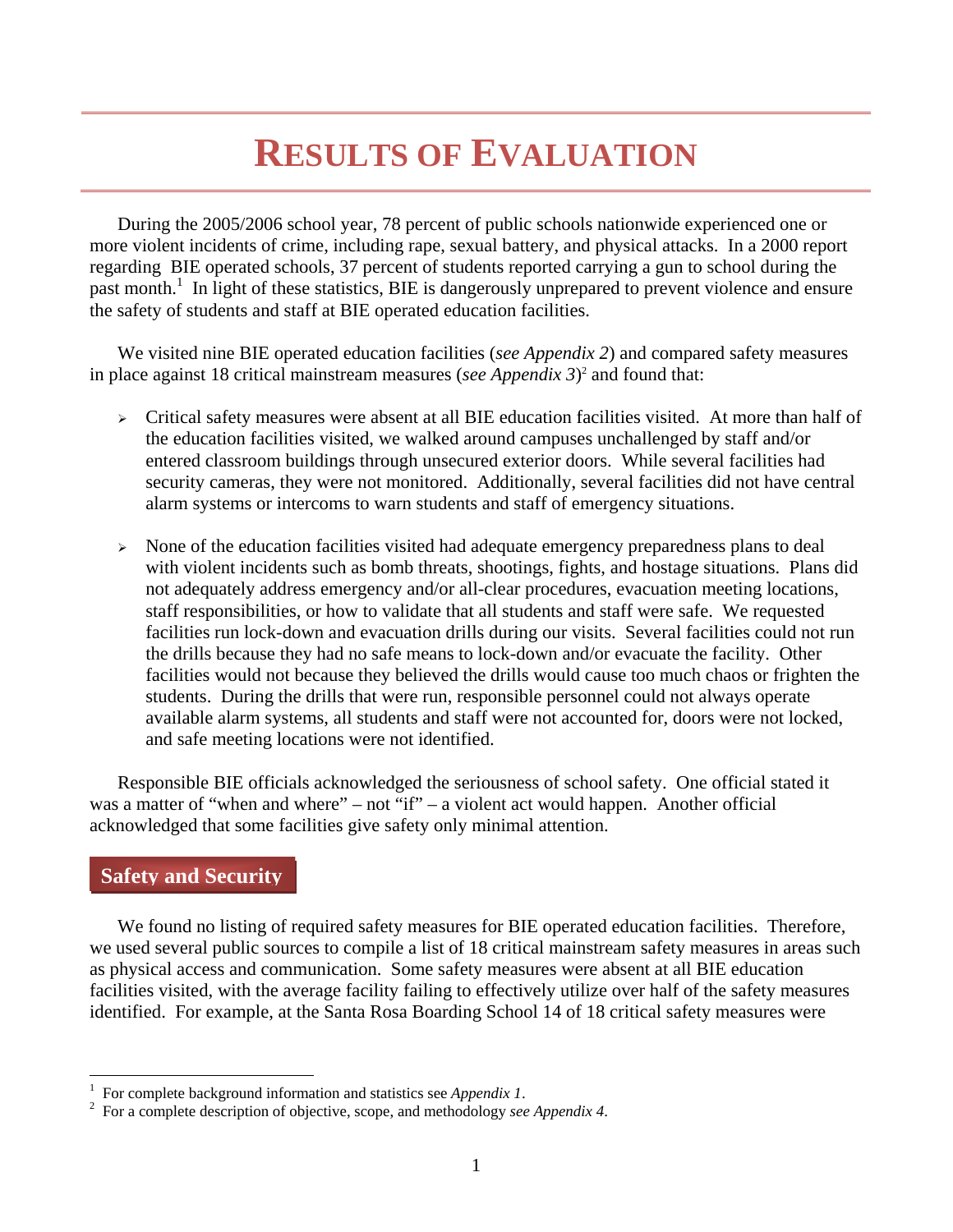



Figure 1: Percentage of Safety Measures Absent at Education Facilities Reviewed



We entered John F. Kennedy Day School, without a visitors' badge, through an unlocked exterior door and walked around the campus unchallenged. We were seen by approximately eight staff members but were not confronted or asked about our business on campus. Staff did not view strangers on campus as a threat.

The facility's alarm system was not reliable because of wiring problems. Additionally, one teacher reported that the intercom system did not always work. As a result, emergency situations could not be reported and/or responded to in a timely manner increasing the potential risk.

We were told the facility received a bomb threat about 3 years ago. Local law enforcement did not respond to the call for help and the facility did not have a security guard, so teachers were sent back into the facility to determine whether an actual bomb was present. Emergency responders are approximately thirty miles away from this facility, and the facility has no cell phone service and unreliable land phone lines. As a result, this facility has no dependable means to call for outside help in an emergency and is unprepared to effectively deal with an emergency situation without outside help.



Figure 2: Multiplying Effect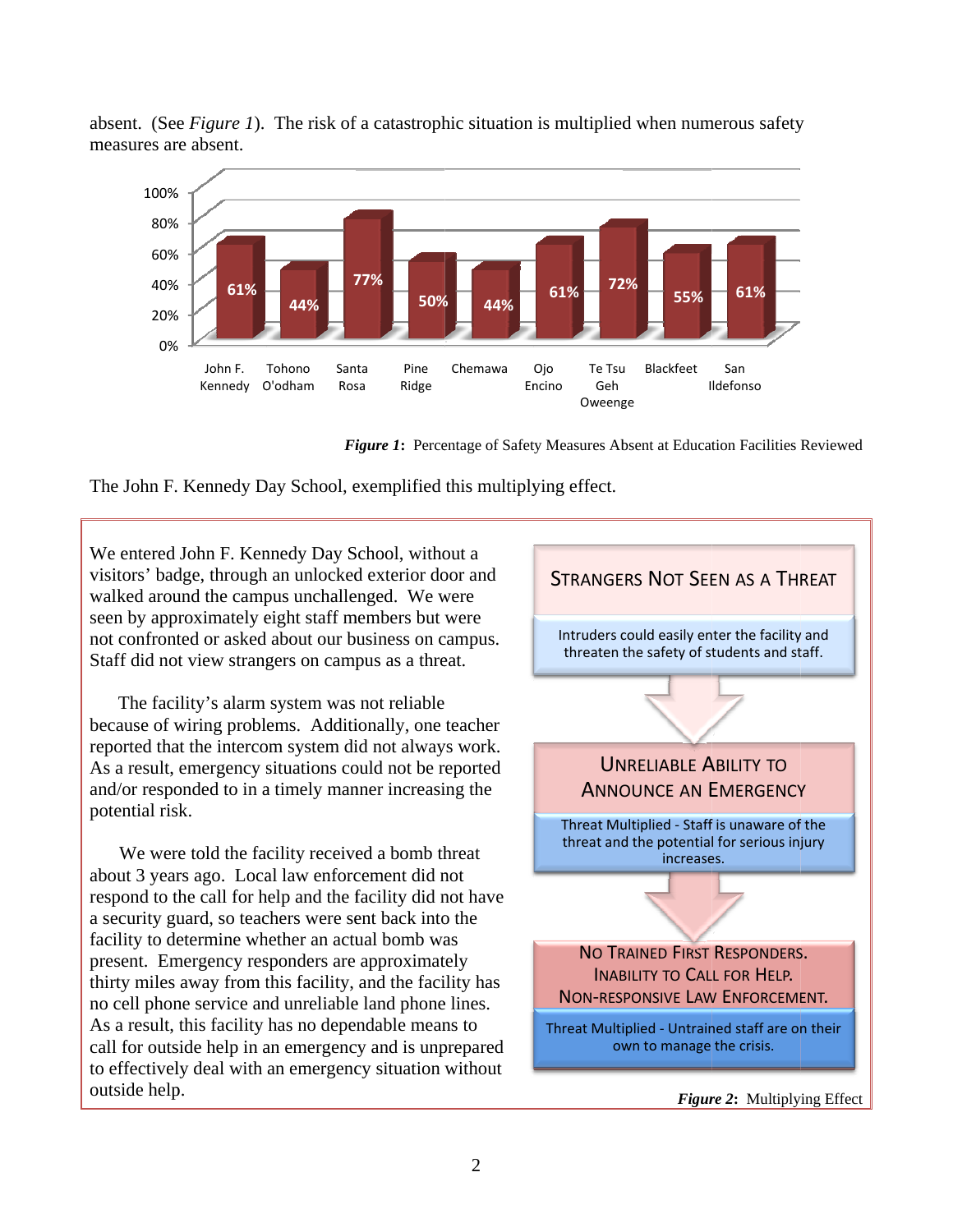#### **Access and Fencing**

At more than half of the education facilities visited, we walked campuses unchallenged by staff and/or entered classroom buildings through unsecured exterior doors. For example, we entered the Santa Rosa Boarding School through an unlocked exterior door and walked around the campus without being questioned by staff. Finally, someone directed us to the office but did not escort us or watch to ensure we went to the office. Additionally:

- <sup>¾</sup> While several facilities had security cameras, they were not monitored in real time.
- $\triangleright$  None of the facilities had metal detectors.
- $\triangleright$  Most of the facilities did not have security guards.
- $\geq$  Almost all of the facilities did not require visitors to sign in and/or show identification.

 Inadequate security fencing at more than half of the facilities increased security risks. For example, Tohono O'odham High School, Santa Rosa Boarding School, and Chemawa Indian School had either illegal immigrants crossing the campus or transients living on facility property. Responsible facility officials told us that at times these unauthorized individuals either traded drugs for food and water, or sold drugs, to students.





*Picture 1*: Livestock Fencing with Openings *Picture 2*: No Visible Fencing around Campus

#### **Alarms and Communication**

 More than half of the education facilities visited did not have central alarm systems. Among these facilities, some had no or inoperable systems and others had systems that were not centralized. For example, Blackfeet Dormitory's alarm system was not connected to one of their buildings. Staff were directed to communicate emergencies to the unconnected building via a two-way radio, however, we were told that staff did not always carry the radios.

 Some facilities did not have operable intercom systems. One such facility, Santa Rosa Boarding School, during evacuations, lock-downs, and other emergency situations, sent "runners" throughout each building and across campus to broadcast the security message. In addition to exposing "runners" to potentially dangerous conditions, emergency situations could not be reported and/or responded to in a timely manner, increasing risks to the entire school population.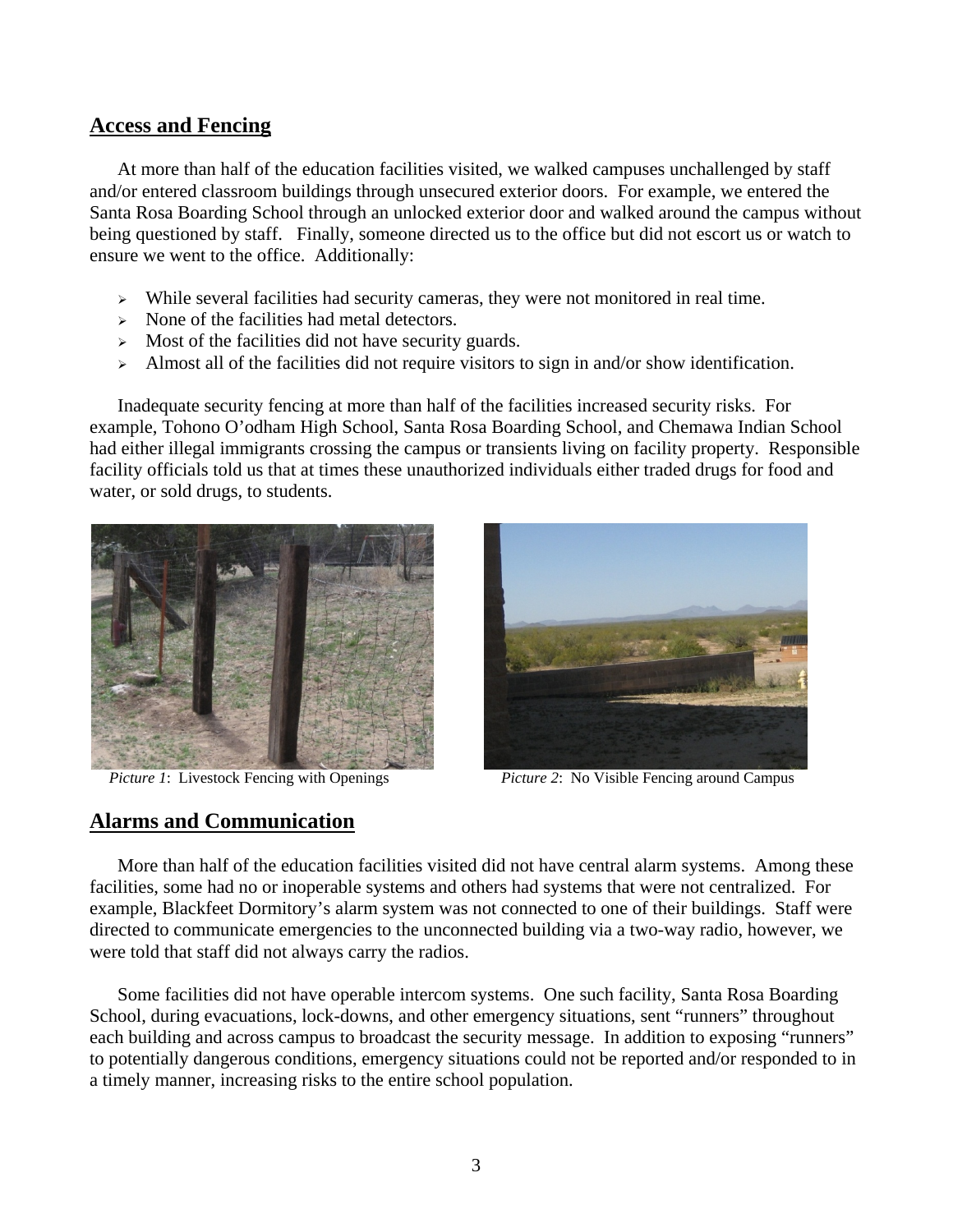#### **Recommendation**

- (1) Indian Affairs should immediately prepare and implement a plan of action to evaluate the safety and security of each education facility and correct identified weaknesses. At a minimum, corrective actions should ensure:
	- a. Unauthorized individuals cannot gain access to the campus through unlocked or unmonitored doors.
	- b. All facilities have operable, and regularly tested, central alarm and intercom systems.
	- c. Trained first responders are available to respond to emergencies.

#### **Plans**

 None of the education facilities visited had adequate emergency preparedness plans to deal with violent incidents such as bomb threats, shootings, fights, and hostage situations (*see Appendix 5*). Specifically, emergency preparedness plans did not sufficiently address:

- $\triangleright$  Staff responsibilities in different emergency situations.
- $\triangleright$  Signals for different emergencies and/or all-clear procedures.
- $\triangleright$  Conditions in which an evacuation versus a lock-down would be appropriate.
- $\triangleright$  Meeting locations for evacuations.
- $\triangleright$  Off-site emergency shelters.
- $\geq$  Accounting for and/or taking roll to ensure students and staff are accounted for.
- $\triangleright$  Communicating rolls to responsible facility officials.
- $\geq$  Communication with law enforcement, media, and/or parents.
- $\triangleright$  Evacuation and/or lock-down testing/drilling requirements.
- $\rightarrow$  Handling emergencies during field trips or other off campus events.

 Several facilities provided multiple emergency plans, compounding these weaknesses. In some cases, the same emergency situations were discussed in more than one plan. Therefore, we question how facility officials could determine which plan to follow during the chaos of an emergency.

 In April 2006, BIE provided a guide to create an emergency preparedness plan, including a template to be tailored to each facility's individual needs. As a result, we were perplexed by the poor condition of these plans. We questioned whether BIE officials used the guide and template provided. We requested copies of the 2006/2007 plans submitted to BIE's Division of Performance and Accountability (DPA). However, DPA officials were unable to provide copies of these plans.

We also received inconsistent information from BIE regarding emergency preparedness plans. Specifically, responsible DPA officials stated that emergency preparedness plans were not required under Title IV, Safe and Drug-Free Schools and Communities Act (Title IV). However, DPA's "Title IV: 21<sup>st</sup> Century Schools" report stated that emergency preparedness plans are required under Title IV.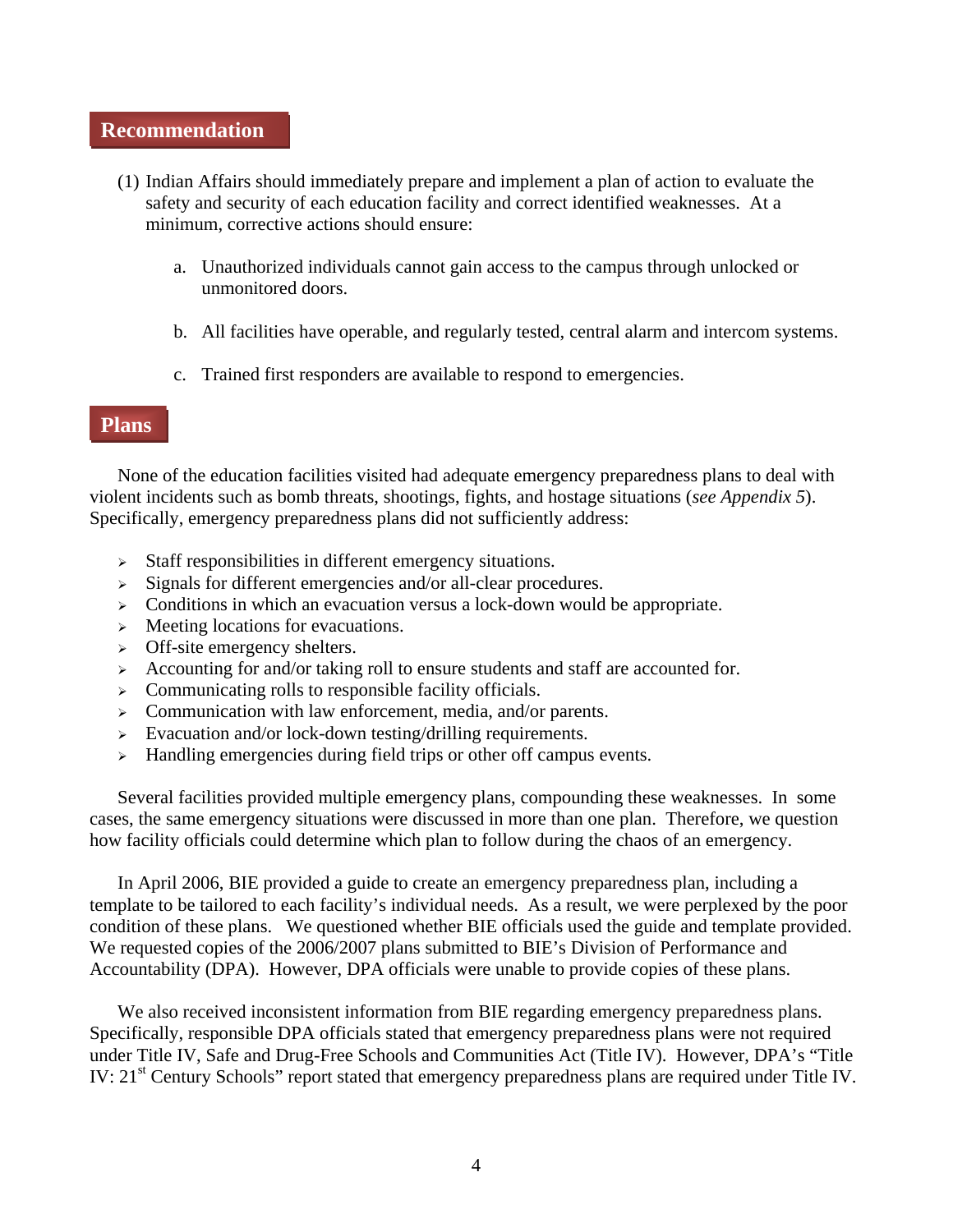#### **Recommendation**

(2) Indian Affairs should immediately prepare and implement a plan of action to evaluate the emergency preparedness plans at each education facility and correct identified weaknesses. At a minimum, corrective actions should ensure that each education facility has a current emergency preparedness plan in place.

#### **Facility Preparedness**

 At some education facilities we observed lock-down and/or evacuation drills. Several facilities could not adequately lock-down the campus. At one of these facilities, San Idefonso Day School, neither interior nor exterior door handles could be locked from the inside. As a result, staff needed to go outside to lock doors with keys, exposing staff and students to potential dangers. Another facility, Blackfeet Dormitory, had some doors that could not be locked at all.





*Pictures 3 and 4*: Doors Cannot be Locked from Inside

We noted numerous other problems with the drills including:

- $\triangleright$  Facilities did not ensure students and staff were accounted for.
- <sup>¾</sup> Rooms were not checked.
- $\geq$  Doors were not locked.
- $\triangleright$  Safe locations were not identified.
- <sup>¾</sup> Responsible officials could not operate alarm systems.

 For example, at Tohono O'odham High School we requested that both an evacuation and a lockdown drill be run. The responsible official ran the lock-down drill, but was unsure what code to use to announce the drill. Furthermore, classroom staff did not take roll or report attendance to the office. The official stated he would not run the evacuation drill because of serious student behavioral problems. He believed the drill would cause too much chaos and he would be unable to control the students. At Te Tsu Geh Oweenge Day School, the responsible official stated that drills were not conducted because the children would be scared. Finally, of the few emergency preparedness plans in place, most did not address the frequency of testing.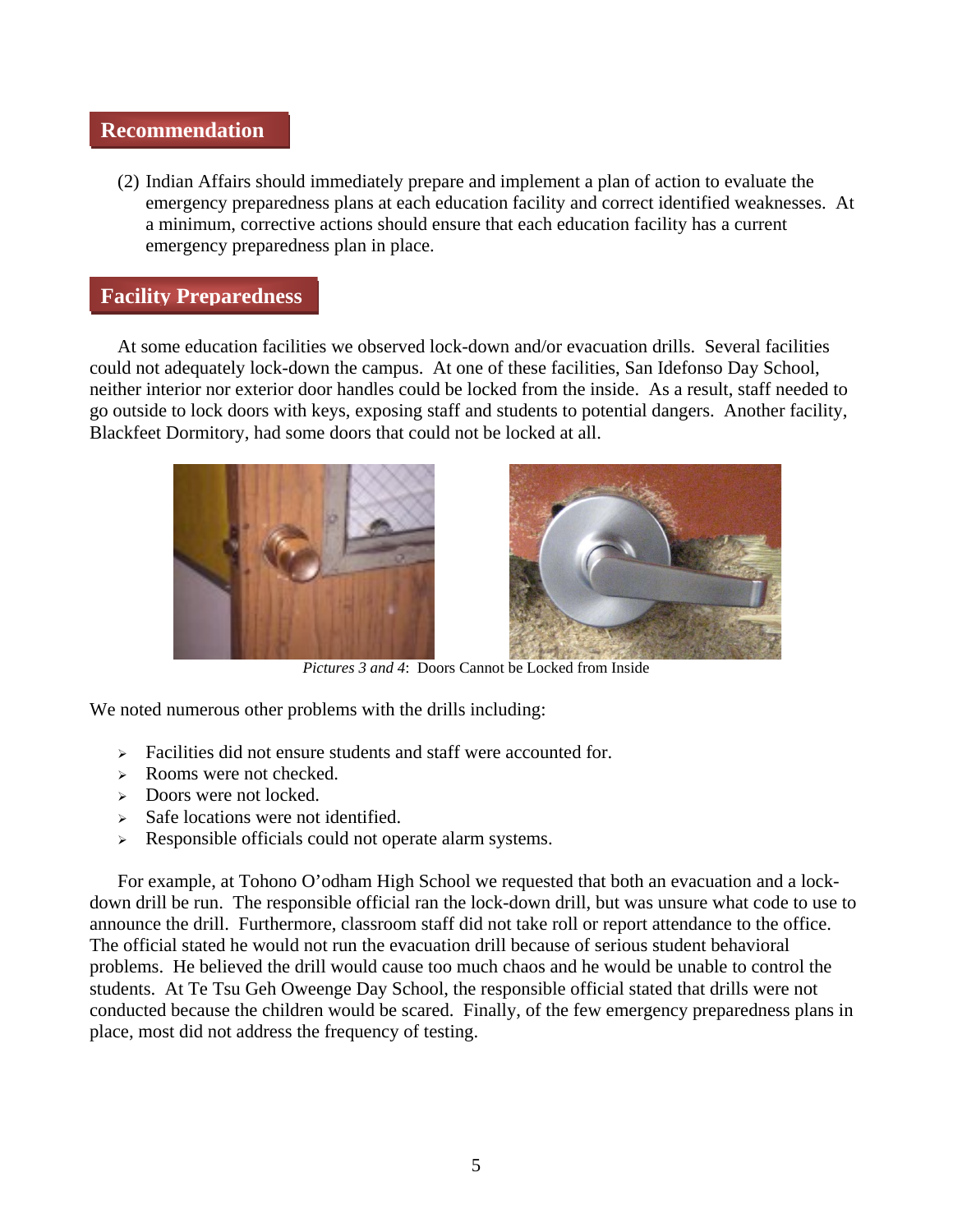#### **Recommendation**

- (3) Indian Affairs should immediately prepare and implement a plan of action to evaluate the preparedness of each education facility and correct identified weaknesses. At a minimum, corrective actions should ensure:
	- a. All facilities can be safely locked down or evacuated in the event of an emergency.
	- b. Staff and students are properly trained on emergency procedures.
	- c. Emergency plans are routinely tested.

 Specific suggestions, provided as a proposed starting point for Indian Affairs to begin correcting these serious security weaknesses, are included in *Appendix 6*.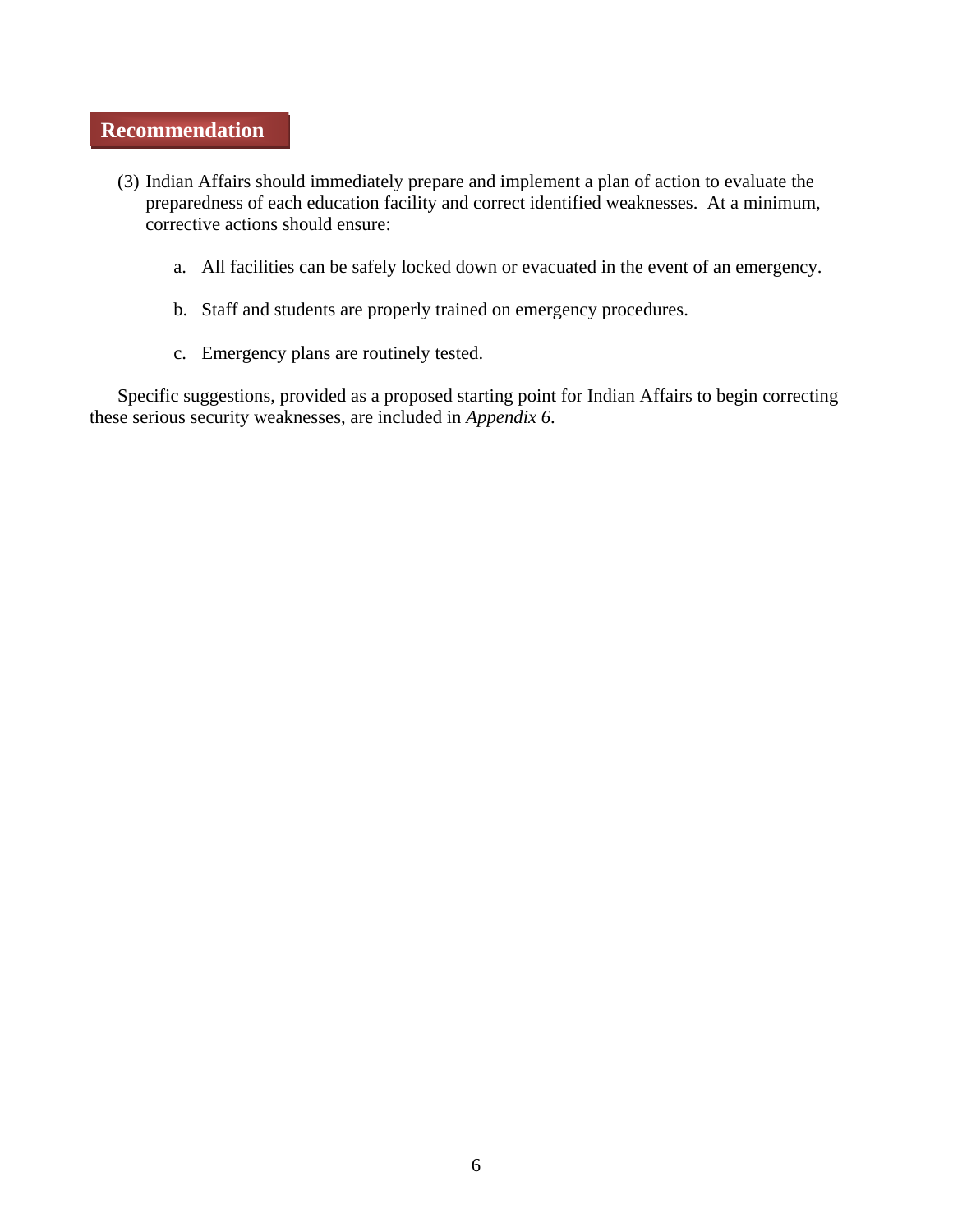## **BACKGROUND**

#### **Why We Performed This Evaluation**

 Considering school violence reported in the news, we wanted to ensure that the BIE was taking necessary precautions to protect Indian children at BIE operated education facilities. Additionally, we observed potential safety risks during our BIE Background Investigations audit (Report No. Q-IN-BIA-0005-2007, dated April 25, 2008).

 We found no laws, Presidential orders, or directives on safety measures for BIE operated facilities. Therefore, we used several public sources to compile a list of mainstream safety measures. We visited nine BIE operated education facilities (*see Appendix 2*) and compared safety measures in place against mainstream measures (*see Appendix 3*).3

#### **Statistics**

 $\overline{a}$ 

 In December 2007, the U.S. Department of Education and the U.S. Department of Justice released a joint report titled, "Indicators of School Crime and Safety: 2007." While it stated that violent deaths in school are rare – finding only 35 school-associated violent deaths in elementary and secondary schools during the 2005/2006 school year in the United States – the overall picture painted was grim.

 During the 2005/2006 school year, 78 percent of schools experienced one or more violent incidents of crime, including rape, sexual battery, and physical attacks. Overall, 1.5 million students, ages 12 through 18, were victims of nonfatal crimes while at school in 2005. Also in 2005, 8 percent of students in grades 9 through 12 reported being threatened or injured with a weapon on school property, while 6 percent of students reported carrying a weapon on school property during the same timeframe.

In 2005, students ages 12 through 18 reported:

- $\geq 14$  percent involved in a fight on school property.
- $\geq$  24 percent gangs at their school.
- $\geq$  28 percent bullied at school during the last 6 months.
- $\geq 6$  percent afraid of being attacked or harmed at school.

 The statistics are even worse at BIE operated schools. A report titled, "2000 Youth Risk Behavior Survey of Middle School Students Attending Bureau Funded Schools" stated:

- <sup>¾</sup> 37 percent of students reported carrying a gun to school during the past month.
- <sup>¾</sup> 59 percent of students reported being involved in a physical fight.

<sup>3</sup> For a complete description of objective, scope, and methodology *see Appendix 4*.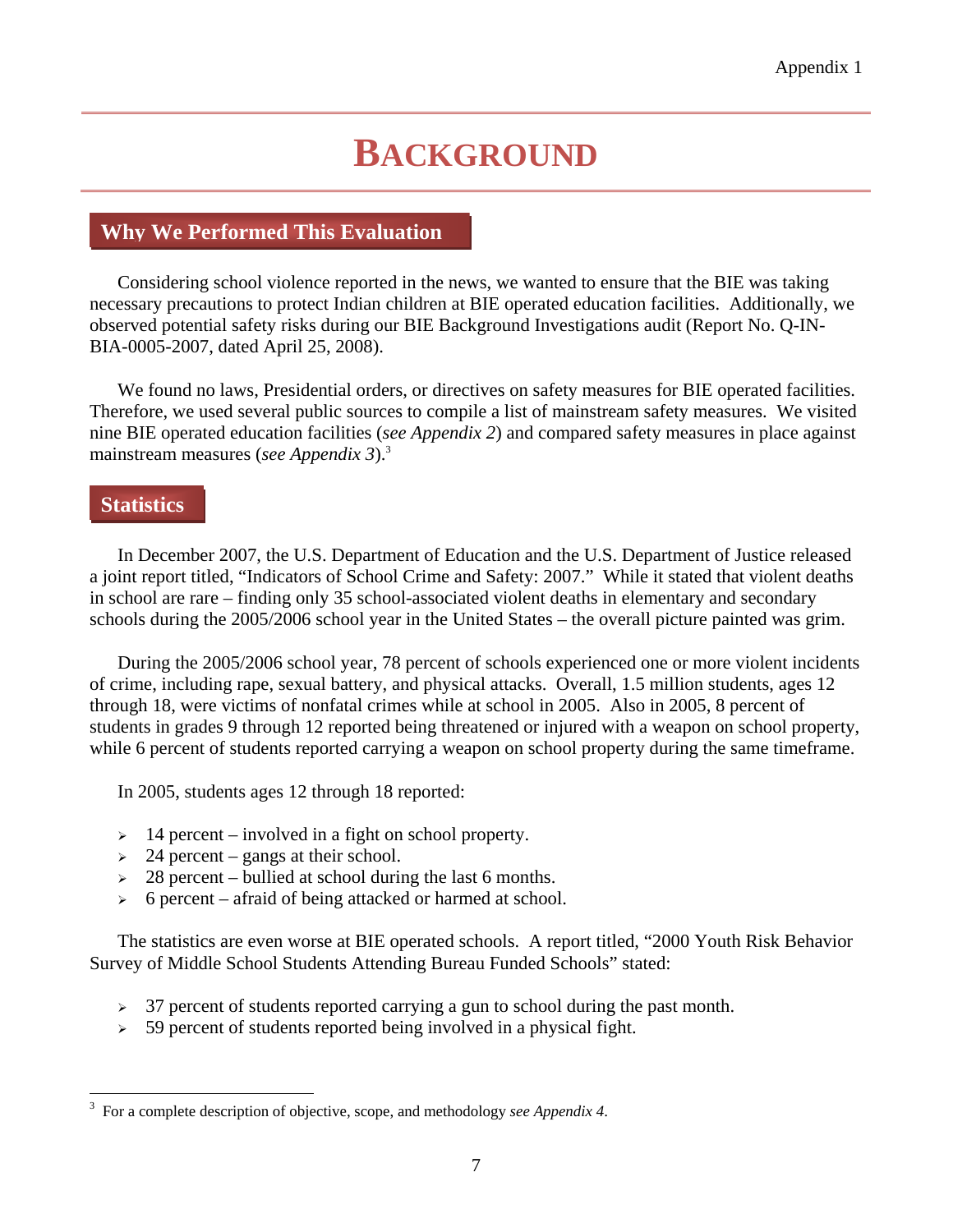## **FACILITIES VISITED**

| <b>Facility</b>               | <b>Location</b>    | <b>Grades</b> | <b>Date Visited</b> |
|-------------------------------|--------------------|---------------|---------------------|
| John F. Kennedy Day School    | White River AZ     | $K-8$         | April 8, 2008       |
| Tohono O'odham High School    | Sells AZ           | $9 - 12$      | April 10, 2008      |
| Santa Rosa Boarding School    | Sells AZ           | $K-8$         | April 11, 2008      |
| Pine Ridge School             | Pine Ridge SD      | $K-12$        | April 17, 2008      |
| Chemawa Indian School         | Salem OR           | $9 - 12$      | April 22, 2008      |
| Ojo Encino Day School         | Cuba NM            | $K-8$         | April 22, 2008      |
| Te Tsu Geh Oweenge Day School | Santa Fe NM        | $K-6$         | April 23, 2008      |
| <b>Blackfeet Dormitory</b>    | <b>Browning MT</b> | $1 - 12$      | April 24, 2008      |
| San Ildefonso Day School      | Santa Fe NM        | $K-6$         | April 24, 2008      |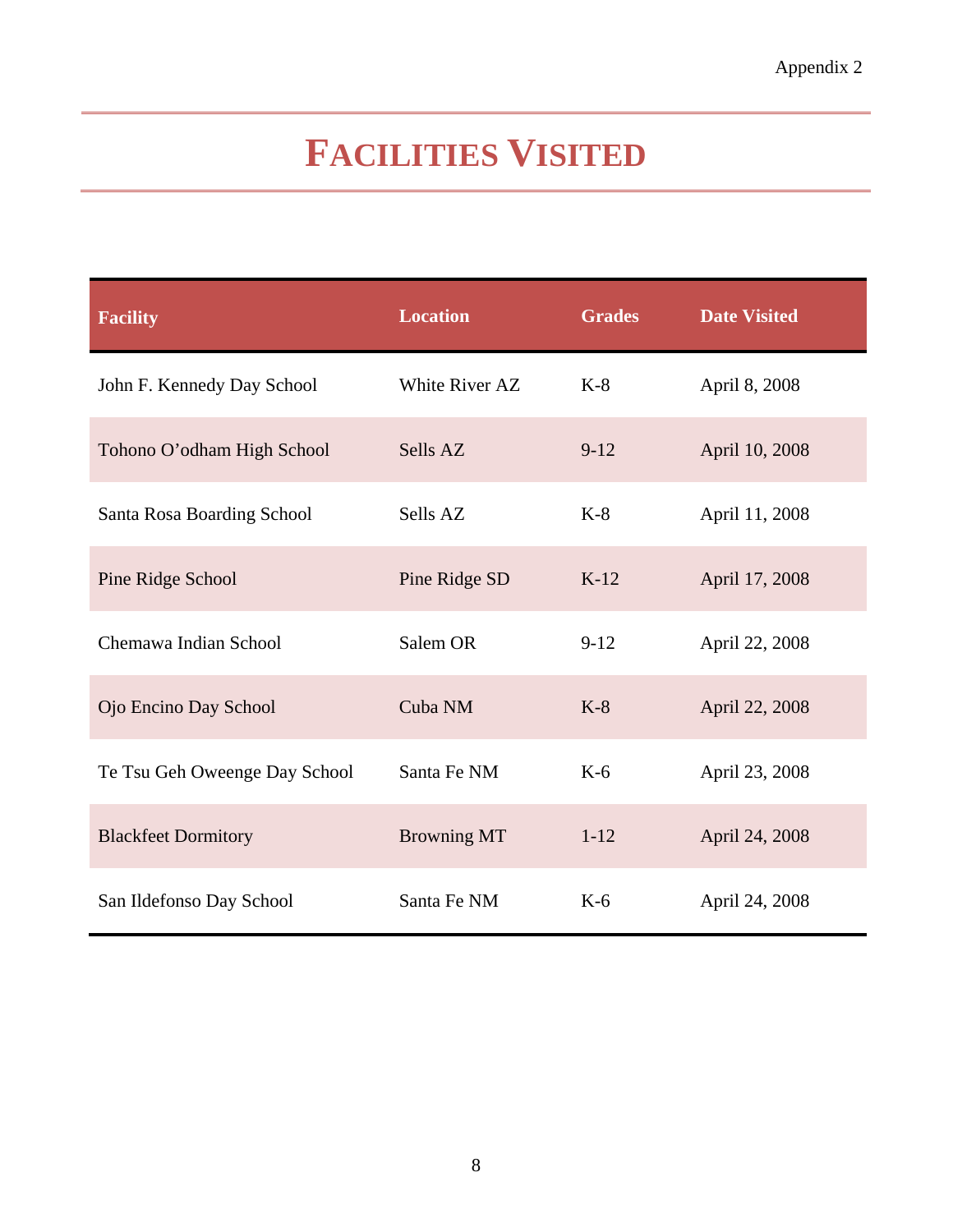## **MATRIX OF SAFETY MEASURES AT EDUCATION FACILITIES**

| <b>Safety Measures</b>                                   | <b>John F. Kennedy</b> | Tohono O'odham | Santa Rosa | Pine Ridge | <b>Chemawa</b> | Ojo Encino | Te Tsu Geh Oweenge | <b>Blackfeet</b> | San Ildefonso | $#$ of<br><b>Facilities</b><br><b>Lacking</b><br><b>Safety</b><br><b>Measures</b> | $%$ of<br><b>Facilities</b><br><b>Lacking</b><br><b>Safety</b><br><b>Measures</b> |
|----------------------------------------------------------|------------------------|----------------|------------|------------|----------------|------------|--------------------|------------------|---------------|-----------------------------------------------------------------------------------|-----------------------------------------------------------------------------------|
| Adequate security fencing <sup>4</sup>                   |                        |                |            |            |                |            |                    |                  |               | 5                                                                                 | 55%                                                                               |
| Secured exterior doors                                   |                        |                |            |            |                |            |                    |                  |               | $\overline{5}$                                                                    | 55%                                                                               |
| Designated visitors' entrance                            |                        |                |            |            |                |            |                    |                  |               | $\overline{4}$                                                                    | 44%                                                                               |
| Visitors' entrance that prevented<br>unobserved entering |                        |                |            |            |                |            |                    |                  |               | $\overline{2}$                                                                    | 22%                                                                               |
| Visitors required to sign in or<br>show identification   |                        |                |            |            |                |            |                    |                  |               | 8                                                                                 | 88%                                                                               |
| Visitors required to wear a<br>visitors' badge           |                        |                |            |            |                |            |                    |                  |               | $\overline{4}$                                                                    | 44%                                                                               |
| Security camera(s)                                       |                        |                |            |            |                |            |                    |                  |               | 6                                                                                 | 66%                                                                               |
| Metal detector                                           |                        |                |            |            |                |            |                    |                  |               | 9                                                                                 | 100%                                                                              |
| Security guard                                           |                        |                |            |            |                |            |                    |                  |               | 7                                                                                 | 77%                                                                               |
| <b>Hall monitors</b>                                     |                        |                |            |            |                |            |                    |                  |               | 6                                                                                 | 66%                                                                               |
| Operable central alarm systems                           |                        |                |            |            |                |            |                    |                  |               | 6                                                                                 | 66%                                                                               |
| Intercom system in classrooms                            |                        |                |            |            |                |            |                    |                  |               | $\overline{3}$                                                                    | 33%                                                                               |
| Exits clearly marked                                     |                        |                |            |            |                |            |                    |                  |               | $\overline{0}$                                                                    | 0%                                                                                |
| Evacuation maps clearly<br>displayed                     |                        |                |            |            |                |            |                    |                  |               | 4                                                                                 | 44%                                                                               |
| Graffiti free walls, playground<br>equipment, etc.       |                        |                |            |            |                |            |                    |                  |               | 5                                                                                 | 55%                                                                               |
| Student dress code <sup>5</sup>                          |                        |                |            |            |                |            |                    |                  |               | 3                                                                                 | 33%                                                                               |
| Staff required to wear<br>identification cards           |                        |                |            |            |                |            |                    |                  |               | 9                                                                                 | 100%                                                                              |
| Students required to wear<br>identification cards        |                        |                |            |            |                |            |                    |                  |               | 9                                                                                 | 100%                                                                              |
| <b>TOTAL NUMBER OF SAFETY</b><br><b>MEASURES ABSENT</b>  | 11                     | 8              | 14         | 9          | 8              | 11         | 13                 | 10               | 11            |                                                                                   |                                                                                   |

 $\overline{a}$ 

<sup>&</sup>lt;sup>4</sup> We defined "adequate security fencing" as chain link, at least 6 feet high, and in good repair.

<sup>&</sup>lt;sup>5</sup> Dress codes reduced violence and gang activity in benchmarked mainstream education facilities.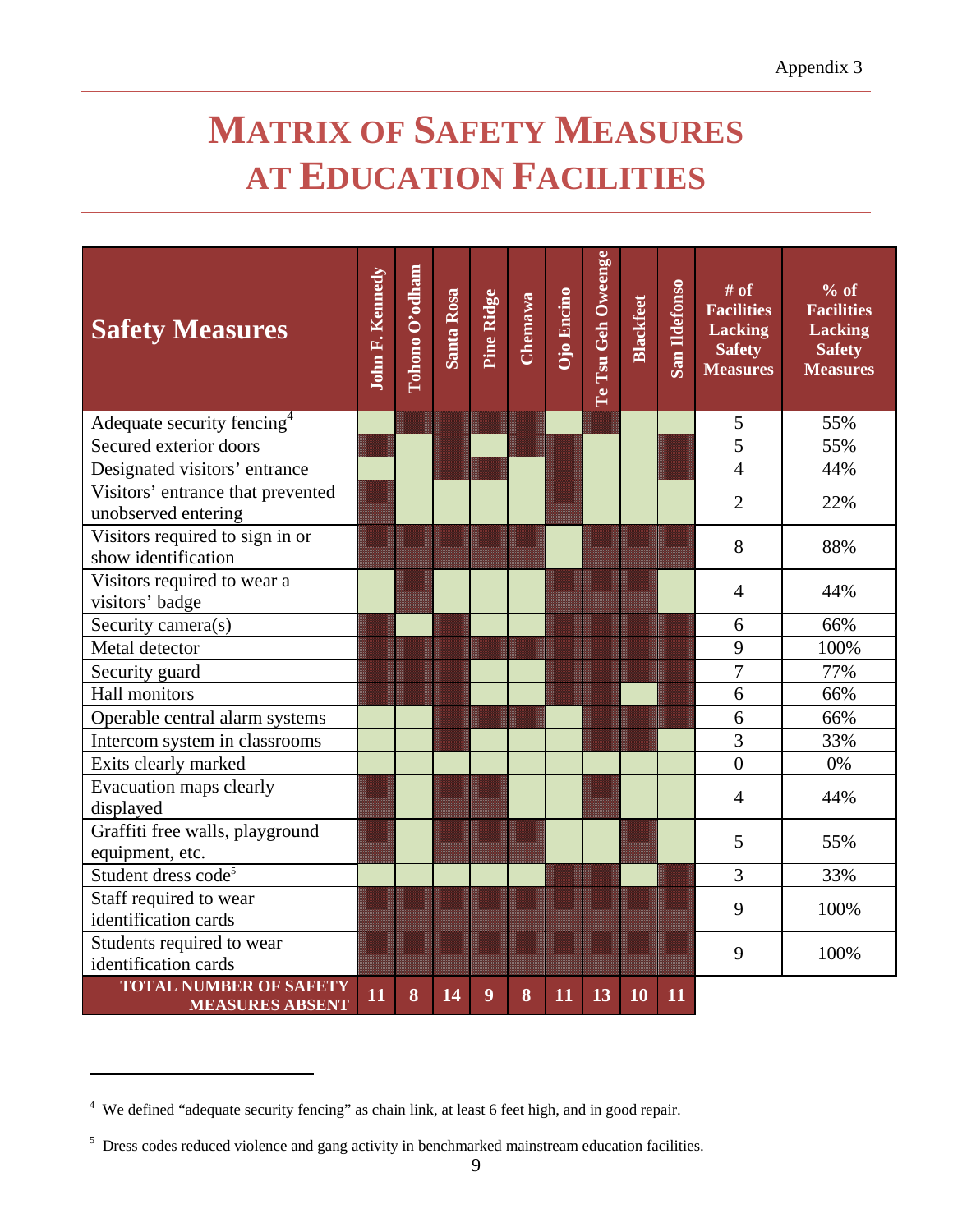## **OBJECTIVE, SCOPE, AND METHODOLOGY**

#### **Objective**

 The objective of our evaluation was to determine the quality of safety measures at BIE operated education facilities to prevent violence, against both students and staff, from internal and external threats.

#### **Scope**

 The scope of our evaluation was BIE operated education facilities. We specifically excluded the fifteen BIE operated education facilities reviewed in the BIE Background Investigations audit (Report No. Q-IN-BIA-0005-2007, dated April 25, 2008).

#### **Methodology**

To meet our objective we:

- <sup>¾</sup> Searched for applicable laws and regulations.
- $\triangleright$  Searched public school system requirements and compiled eighteen mainstream safety measures, based on Virginia, New York, and Texas state requirements, applicable to education facilities (*see Appendix 3*).
- <sup>¾</sup> Visited nine non-statistically selected BIE education facilities (*see Appendix 2*).
- $\triangleright$  Interviewed responsible BIE and education facility officials.
- $\triangleright$  Evaluated conditions at the education facilities against eighteen predetermined safety measures (*see Appendix 3*).
- <sup>¾</sup> Identified six components of an effective emergency preparedness plan (*see Appendix 5*).
- <sup>¾</sup> Reviewed emergency plans maintained by the education facilities visited (*see Appendix 5*).
- <sup>¾</sup> Reviewed emergency plans maintained by BIE for the education facilities visited.

 We performed our work during March through June 2008 in accordance with the *Quality Standards for Inspections* issued by the President's Council on Integrity and Efficiency.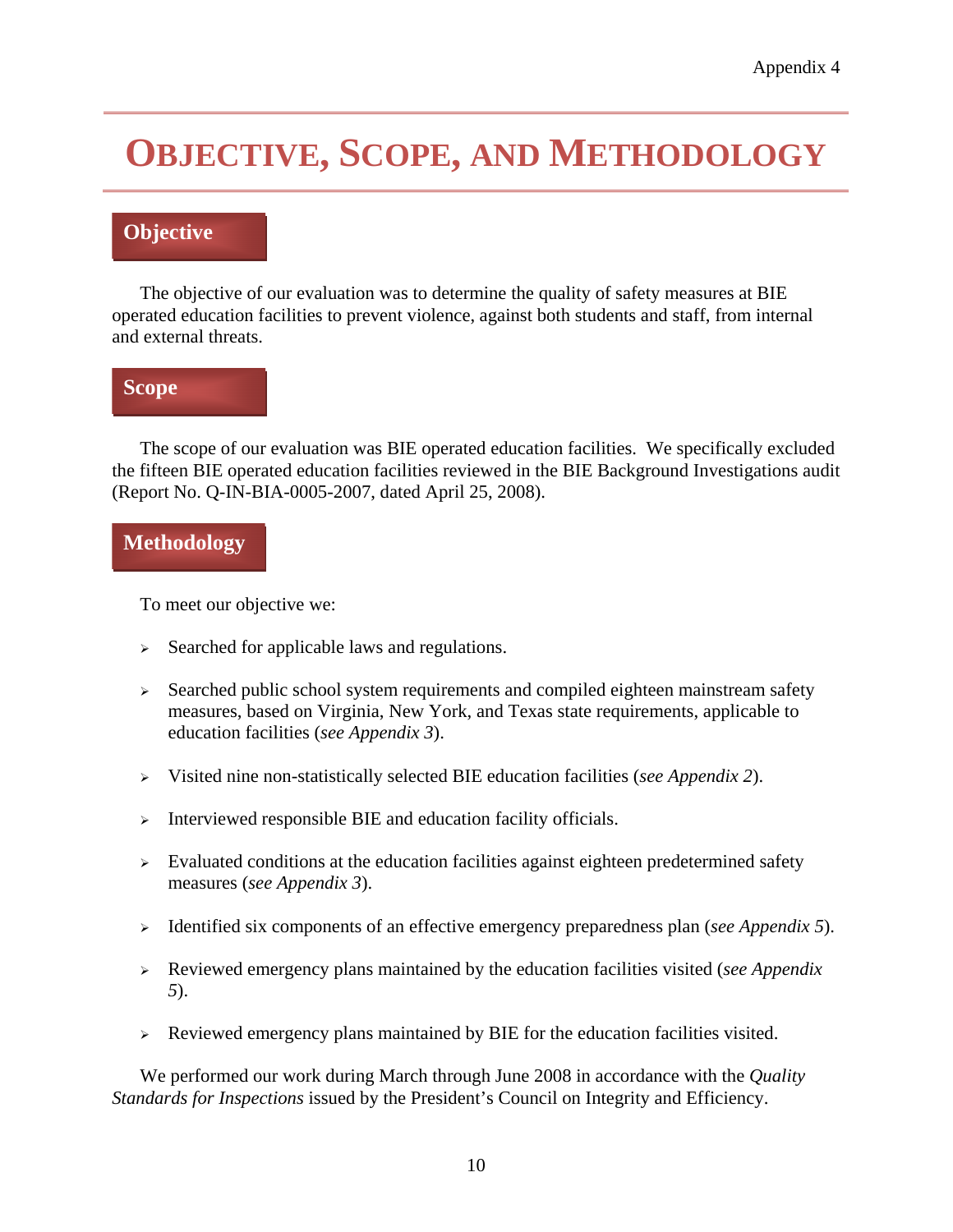### **REVIEW OF SIX MAJOR COMPONENTS OF EMERGENCY PREPAREDNESS PLANS AT NINE EDUCATION FACILITIES**

| <b>Preparedness Plan</b><br><b>Components</b> | % of Facilities<br>with Inadequate<br><b>Plan Component</b> | <b>Comments</b>                                            |
|-----------------------------------------------|-------------------------------------------------------------|------------------------------------------------------------|
| <b>Bomb Threats</b>                           | 88 %                                                        | Plans did not adequately address bomb threats              |
| <b>Shootings</b>                              | 100 %                                                       | Plans did not adequately address shootings                 |
| Fights                                        | 100 %                                                       | Plans did not adequately address fights                    |
| <b>Hostage Situations</b>                     | 100 %                                                       | Plans did not adequately address hostage situations        |
| Campus Emergencies                            | 100 %                                                       | Plans did not adequately address off-campus<br>emergencies |
| <b>Annual Updates</b>                         | 66 %                                                        | Plans had not been updated within the last year            |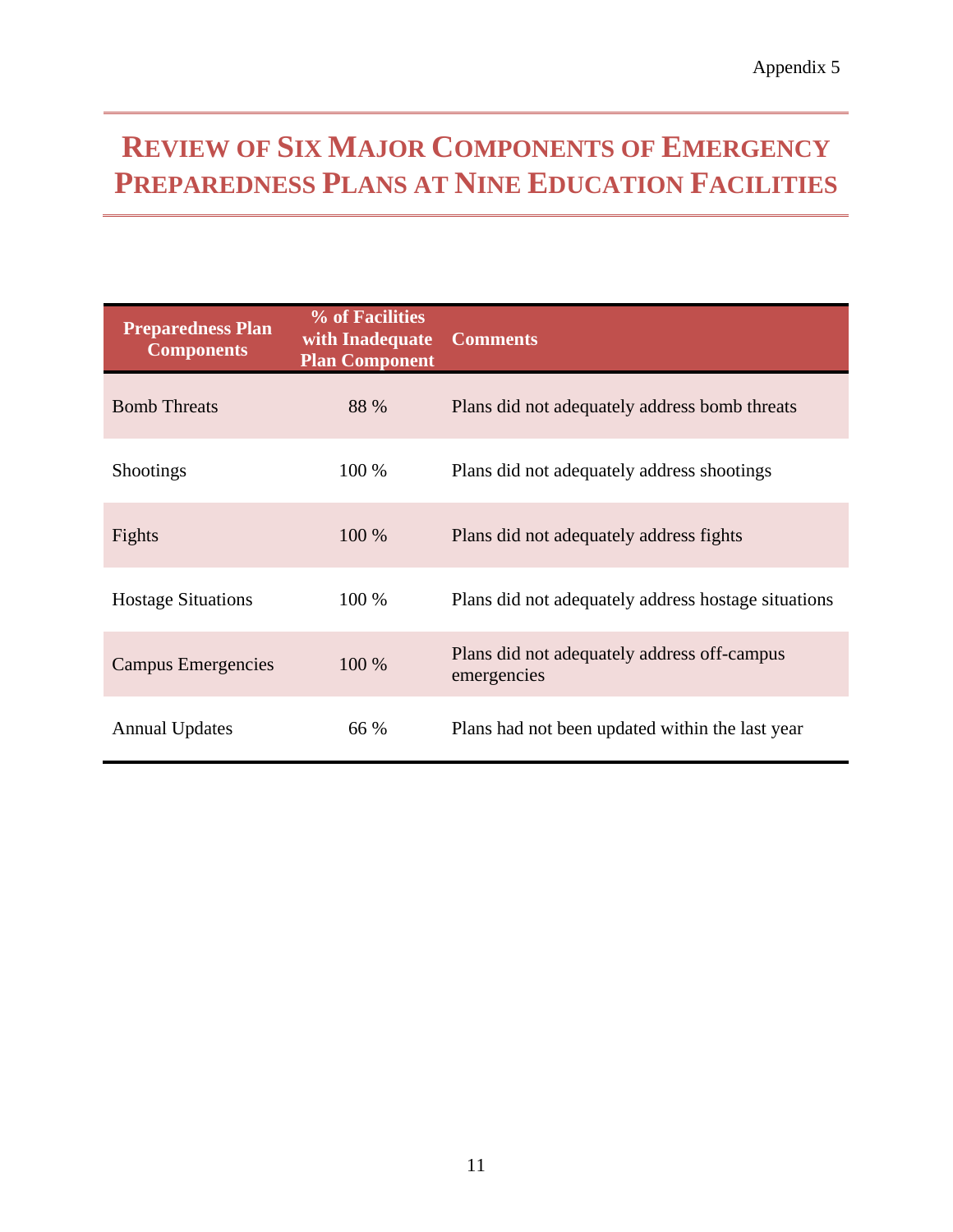## **SUGGESTIONS**

The following suggestions are included as a proposed starting point to assist Indian Affairs in implementing the recommendations related to Safety and Security, Plans, and Facility Preparedness. This list of suggestions is not intended to be all inclusive but is instead provided as a tool for Indian Affairs to begin correcting the serious security weaknesses identified in our evaluation.

#### **Safety and Security**

To control access to facilities and campuses (*Recommendation 1a*):

- (1) Require all education facility exterior doors, with the exception of one designated and clearly marked visitors' entrance, be secured from the outside. If other doors must be used during the day, ensure procedures are in place to immediately re-secure the door after use.
- (2) Require education facilities to establish procedures for visitors to sign in, provide proper identification, and receive a visitors' badge. Once established, train staff on appropriate steps to take when someone is seen on campus unescorted or without a clearly displayed visitors' badge.
- (3) Require all education facilities have adequate security fencing, including operable gates, around the immediate campus and recreation fields.

Require all facilities to have operable central alarm and intercom systems (*Recommendation 1b*):

(4) Require education facilities to have and test central alarm and intercom systems. Ensure all buildings are connected to these systems.

As necessary, obtain, identify and coordinate with trained first responders so they are available to respond to emergencies (*Recommendation 1c*):

(5) Analyze education facility security guard needs considering facility location, weaknesses, threats, and proximity to emergency responders. Once analysis is completed, determine which facilities should have certified security guards qualified as first responders.

#### **Plans**

Require each education facility to have a current emergency plan in place (*Recommendation 2*):

(6) Assist each education facility in using the emergency preparedness plan template and tailoring the contents to individual facility needs.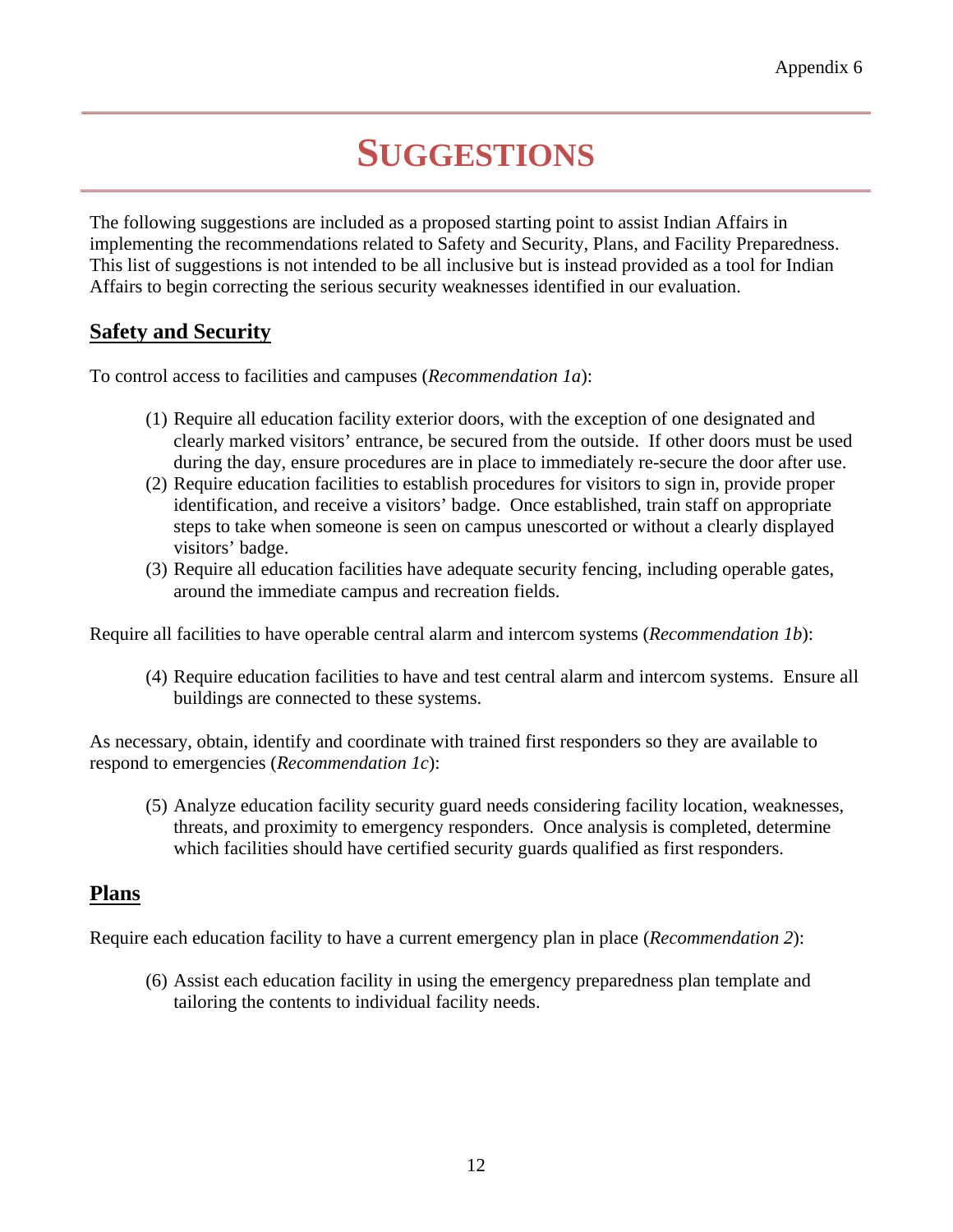#### **Facility Preparedness**

Require that facilities can be safely locked down or evacuated (*Recommendation 3a*):

(7) All classroom doors should be equipped with interior locks and window coverings to increase occupant safety.

To develop properly trained staff and students (*Recommendation 3b*):

(8) Require all personnel and students be trained on their individual roles and responsibilities.

Emergency plans should be routinely tested (*Recommendation 3c*):

(9) Require each facility to establish a routine testing schedule for alarms, evacuations, and lock-down drills. Require each facility to analyze these test results to determine if revisions are necessary.